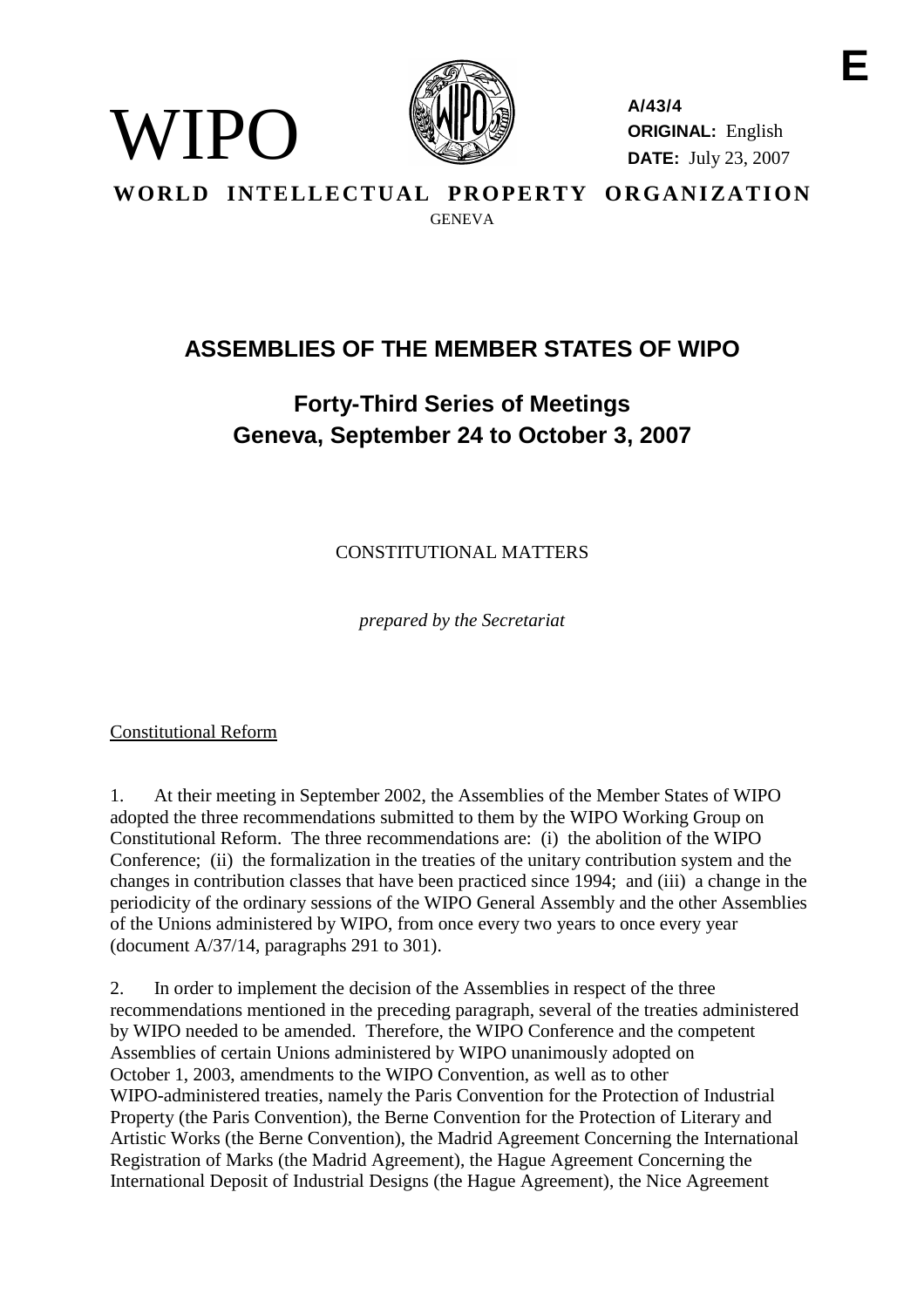#### A/43/4 page 2

Concerning the International Classification of Goods and Services for the Purposes of Registration of Marks (the Nice Agreement), the Lisbon Agreement for the Protection of Appellations of Origin and their International Registration (the Lisbon Agreement), the Locarno Agreement Establishing an International Classification for Industrial Designs (the Locarno Agreement), the Patent Cooperation Treaty (PCT), the Strasbourg Agreement Concerning the International Patent Classification (the Strasbourg Agreement), the Vienna Agreement Establishing an International Classification of the Figurative Elements of Marks (the Vienna Agreement) and the Budapest Treaty on the International Recognition of the Deposit of Microorganisms for the Purposes of Patent Procedure (the Budapest Treaty) (document A/39/15, paragraphs 166 and 167).

3. In accordance with the relevant provisions of the WIPO-administered treaties, the said amendments will enter into force one month after written notifications of acceptance, effected in accordance with their respective constitutional processes, have been received by the Director General of WIPO from three-fourths of the States Members of WIPO and/or the relevant Assemblies at the time the Conference and the competent Assemblies adopted the amendments.

4. At this date, eight notifications of acceptance have been received, out of the 135 notifications of acceptance required for the entry into force of the amendments described in the preceding paragraphs.

### Number of Mandates of Directors General

5. The WIPO General Assembly, at its twenty-third  $(10<sup>th</sup>$  extraordinary) session from September 7 to 15, 1998, acting upon the recommendation of the WIPO Coordination Committee, adopted a policy that limits the number of mandates of Directors General to two fixed terms of six years each, and decided that the WIPO Convention should be amended accordingly (document WO/GA/23/7, paragraph 22).

6. Subsequently, the Assemblies of the Paris Union and the Berne Union and the WIPO Conference unanimously adopted on September 24, 1999, an amendment to Article 9(3) of the WIPO Convention, as described below (document A/34/16, paragraph 148).

7. The present text of Article 9(3) of the WIPO Convention provides as follows:

"The Director General shall be appointed for a fixed term, which shall be not less than six years. He shall be eligible for reappointment for fixed terms. The periods of the initial appointment and possible subsequent appointments, as well as all other conditions of the appointment, shall be fixed by the General Assembly."

8. The text of the adopted amendment to Article 9(3) reads as follows:

"The Director General shall be appointed for a fixed term of six years. He shall be eligible for reappointment only for one further fixed term of six years. All other conditions of the appointment shall be fixed by the General Assembly."

9. In accordance with Article 17(3) of the WIPO Convention, the said amendment will enter into force one month after written notifications of acceptance, effected in accordance with their respective constitutional processes, have been received by the Director General of